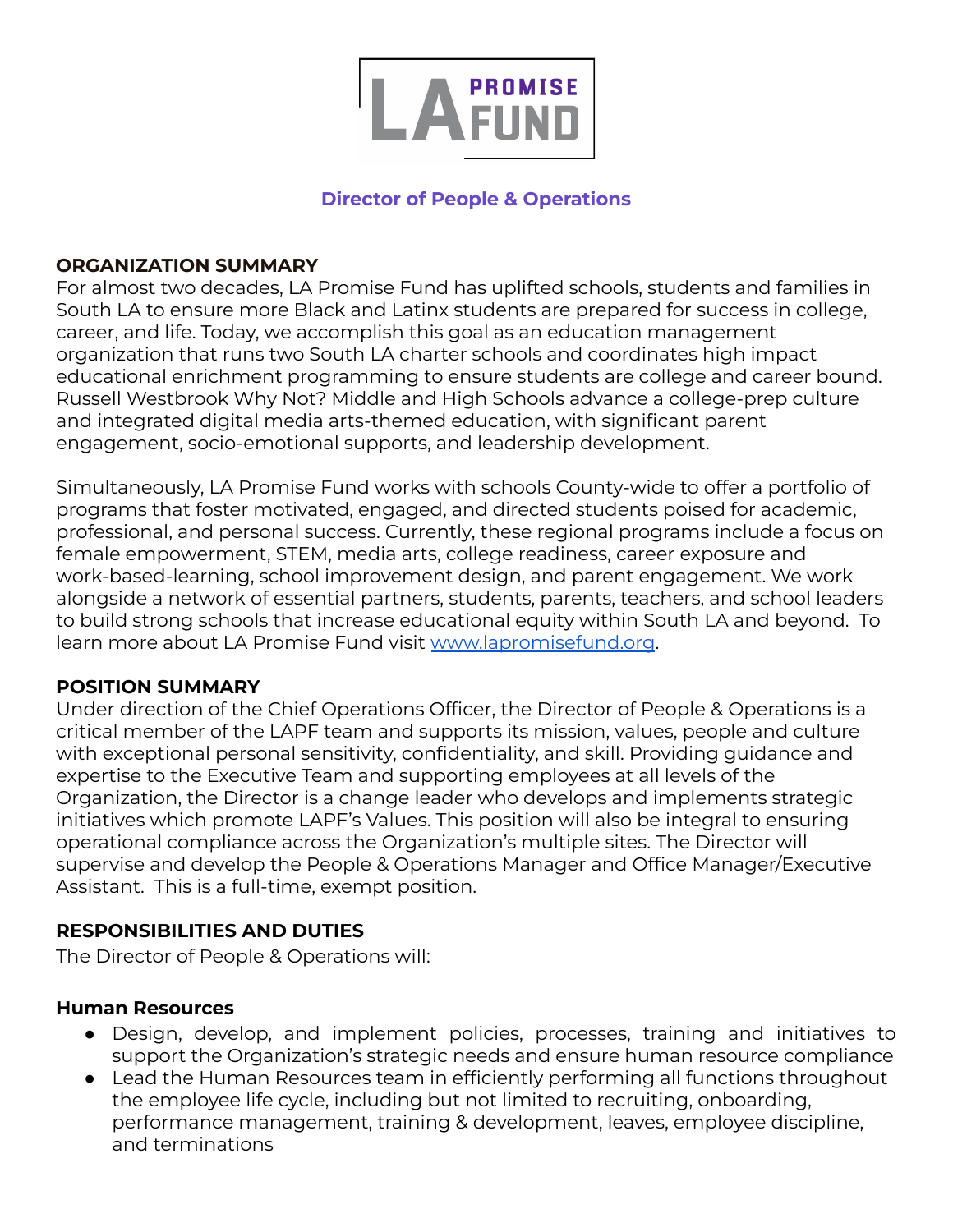- Manage the continuous development of the Employee Handbook, ensuring legal and regulatory compliance, and enforcement of all policies and procedures therein
- Plan and administer the total rewards system, including compensation and benefits strategy, ensuring LAPF remains competitive in the LA nonprofit and education sector
- Oversee all HRIS systems, ensuring both operational and budgetary efficiency
- Support and advise on the organization's COVID-19 response
- Act as an internal resource for all human resources-related employee needs
- Lead and support in communicating the organization's values and reinforcing the organization's culture
- As needed, support organizational leaders in coaching and training managers in their communication, feedback, recognition and interaction responsibilities with direct reports, making certain that managers know how to successfully, ethically, honestly and legally communicate with staff
- Assists in the management of employee relations, investigations and preparation of cases regarding employee grievances, appeals and complaints including facilitation of communication amongst staff and management
- Work closely with management and employees to improve work relationships, build morale, increase productivity and retention
- Ensure a high level of confidentiality relating to all HR matters
- Stay current on HR initiatives, analyze trends and implement recommended changes and programs to improve those metrics and outcomes

## **General operations**

- Collaborate with COO in developing and executing the Organization's insurance strategy (e.g., Worker's Compensation, general liability, property, etc.)
- Assist with Headquarter facilities management as needed
- Provide support with Operations team projects as needed

Other duties as assigned

# **CANDIDATE REQUIREMENTS**

### *Education and Experience*

- Bachelor's degree or equivalent experience
- Minimum 5 years experience in full-cycle human resources management
- PHR/SPHR certification preferred
- Experience working with nonprofit organizations preferred
- Experience working with K-12 schools preferred

# *Knowledge, Skills and Abilities*

- Strong management, interpersonal, organizational, and communication skills with the ability to work effectively with a wide range of stakeholders in a diverse community
- Strong grasp of Federal, State, and local laws and ordinances as they pertain to human resources
- Ability to engage in self-evaluation with regard to performance and professional growth
- Comfortable receiving input from many sources and able to analyze and formulate disparate information into a sound, well-organized plan